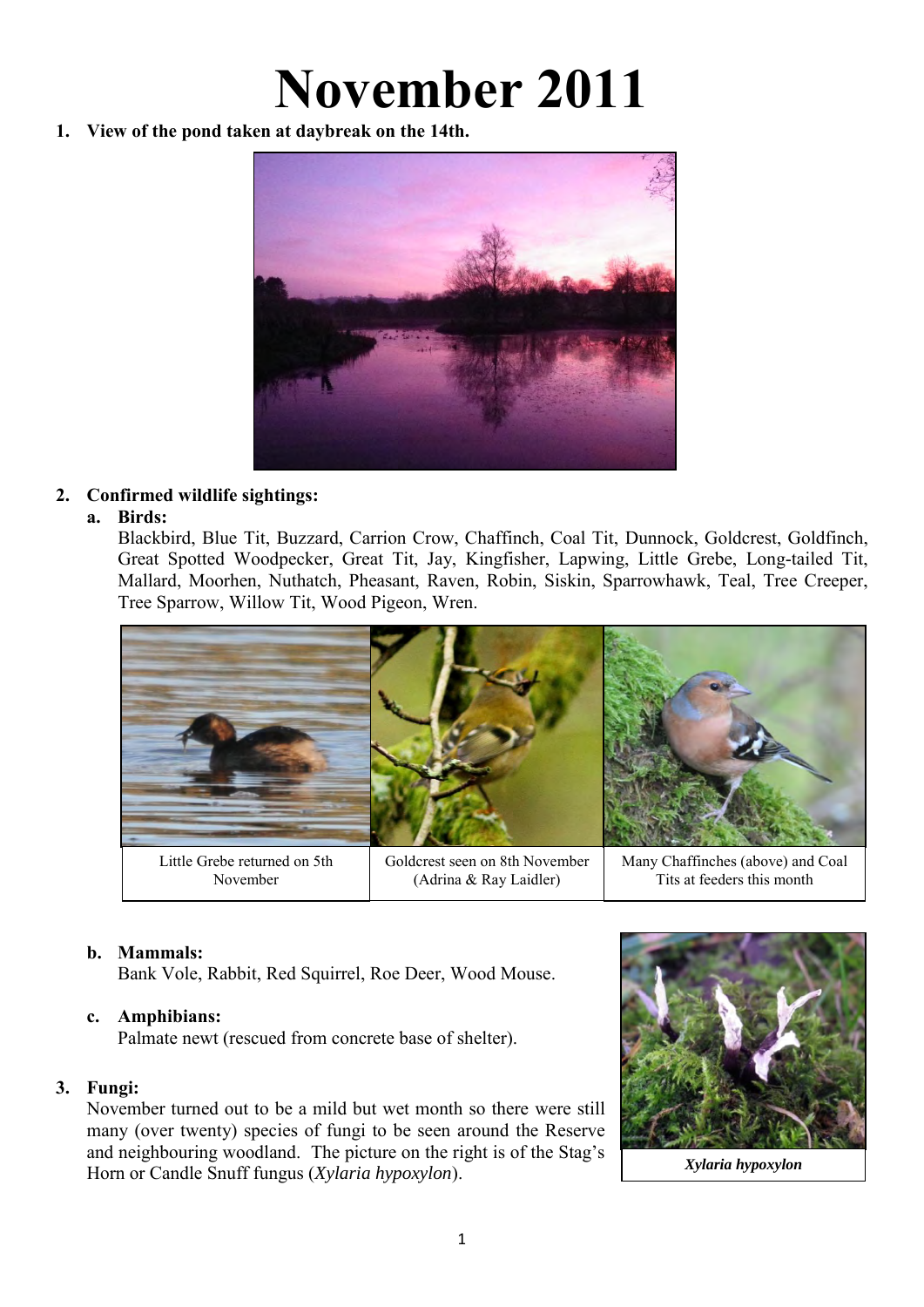#### **4. Robin (***Erithacus rubecula***)**

**Size:** Length approximately 14cm. Wingspan 20-22cm. Weight 16-22g.

**Distribution:** Found throughout the UK.

**Months seen:** All year round.

**Habitat:** Parks, gardens and woodlands.

**Life span:** 3-5 years. Robins can live for up to 10 years, but only around 25% survive beyond their first birthday.

**Food:** Spiders, insects, worms, seeds and berries.

**Voice:** Short, sharp, abrupt *tik*, series of quick *tik-ik-ik-ik-ik*, high, thin *seep*; strong, rich, full, varied warbling in long, musical series; in autumn and winter more mellow and melancholy.

**Flight:** Short, flitting darts into cover; longer flights weak, flitting, with bursts of wingbeats.

**Special features:** This is a typical forest or woodland-edge species in most of its range. It is adapted to follow foraging animals such as wild boar and picks up food from the earth overturned by animals. In towns and cities the robin has become known as the gardener's friend because it will closely follow gardeners as they dig the soil and turn over worms and grubs which the robin will eat. Robins are often quite tame.

The robin's striking red breast plumage is most noticeable in the winter months. For this reason they're frequently associated with Christmas, and robins are often depicted on Christmas cards.

Adult robins pair up from late December through until March. Although the male sits in a tree singing for a partner, initially it is the female who does all the chasing. Once the female is accepted by a male, he brings her food as part of their courtship ritual.

The males and females look so similar it's difficult to tell them apart. Even the robins themselves have trouble. The only way for a female to be accepted by a male is to keep landing in the male's territory until he realizes what she wants. Adult males are fiercely defensive of their territory, and will attack other males that try to encroach, so the females have to take their chances.

The domed nest of leaves and grass may be built in a hole, either in a tree, a bank or a wall, or it may be in a dense bush or hedge or thick ivy. Sometimes they will also nest in garden sheds, if they can find an easy way in and out.

The female robin lays between three and seven eggs. The eggs are white with flecks of red. She incubates them for two weeks until they hatch. The young stay on the nest for a further two weeks, and during this time the male helps the female to feed the family.

Young robins have brown speckled plumage. They moult into their adult plumage in their first autumn.







Juvenile Robin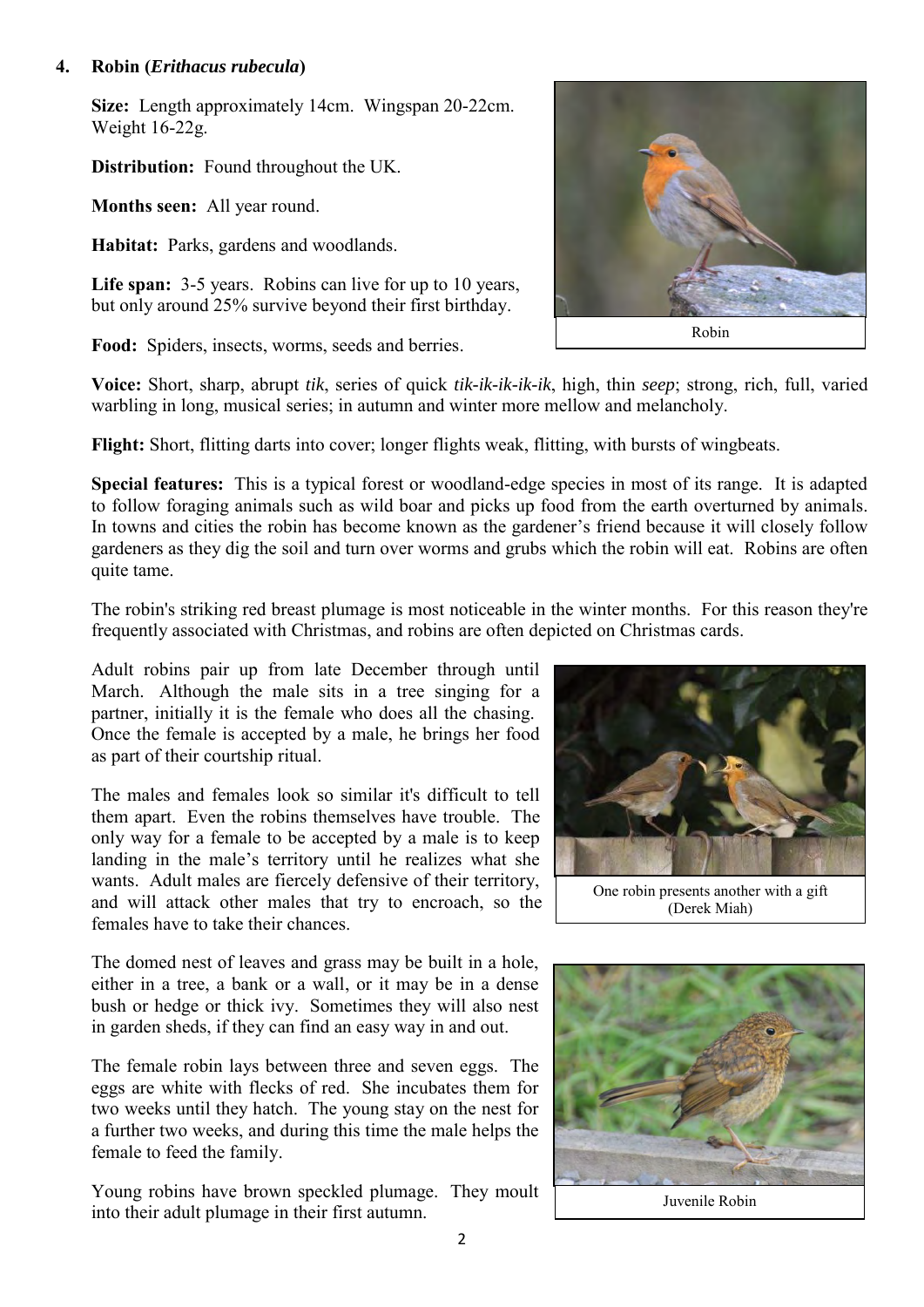#### **5. There was only one school event at Eskrigg: 1st Nov. – Visit by 2G Enterprise Group with teacher Aileen Marchant.**

Due to long spells of wet weather parts of the Woodland Walks around Eskrigg Reserve have become very soft and difficult to cross without wellington boots. As part of their Community Spirit Project, the above group brashed a path through the edge of one of the conifer plantations to make it easier for walkers to avoid the wet patches. The G-Team did a great job – Thanks.



## **6. Maintenance Work:**

The path through the Reserve was raked several times as the autumn leaves accumulated.



The banks of the pond were strimmed and raked.

Before After





Concrete paving slabs were collected from Annan and barrowed from the forest road into the Reserve where they will be used to create a clean, dry base beneath the toilet tent and a path up to the tent. Thanks to Innes Green, Lewis Carruthers and Ian Dunn for their assistance with this and other tasks.

On the last Sunday of the month the banks of the feeder burn were strimmed and the water channel cleared of debris. Meanwhile David Hughes raked the Reserve path and then the cut grass on the banks.